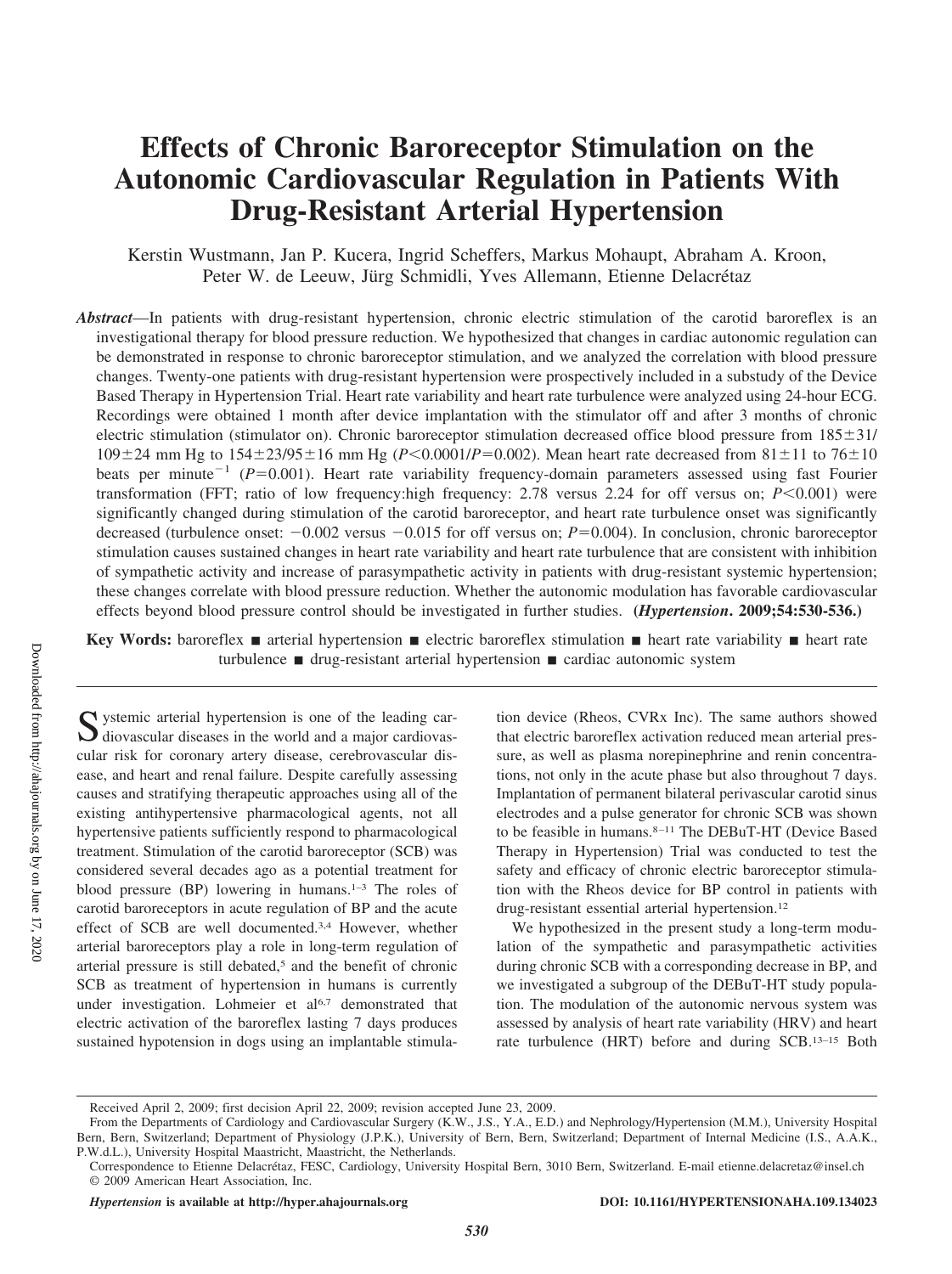methods are clinically established to analyze the sympathovagal modulation of sinus node activity.

## **Methods**

## **Study Design**

This study is a substudy of the prospective, multicenter, nonrandomized phase II DEBuT-HT Trial, which was conducted to assess the safety and efficacy of the electric carotid sinus baroreceptor stimulation Rheos device for chronic BP reduction in patients with drug-resistant arterial hypertension. The 21 patients included in this substudy were from Bern and Maastricht.

#### **Patients**

Patients with essential arterial hypertension and uncontrolled BP  $(>160/90$  mm Hg) despite medical treatment with  $\geq 3$  antihypertensive agents (including a diuretic) for  $>2$  months and aged  $\geq 21$  years were eligible to be included in the prospective, nonrandomized, multicenter DEBuT-HT Trial. Exclusion criteria included secondary hypertension, known cerebrovascular disease, carotid artery stenosis (defined as 50% luminal stenosis), previous carotid artery surgery, previous radiotherapy of the carotid sinus region, persistent atrial fibrillation, significant orthostatic hypotension, clinically significant cardiac valvular disease, heart transplantation, dialysis, and pregnancy. In addition, patients with an implanted pacemaker, defibrillator, or neurological stimulator were excluded.<sup>8</sup>

The DEBuT-HT Trial study protocol was approved by the ethics committees in Bern and Maastricht, and written informed consent was obtained from all of the patients before entering into the study. Although 24-hour ECG recordings were performed in all of the DEBut-HT Trial study centers for the purpose of safety according to study protocol, only patients from Bern and Maastricht were included in the present substudy. Patients were enrolled from March 2004 to July 2007.

### **Study Protocol**

The surgical procedure and intraoperative testing of the baroreceptor stimulation device have been described previously.<sup>8-10</sup> After surgical implantation, the device was left turned off during the healing process. One month after implantation, a baseline 24-hour ECG was registered with the stimulation device turned off ("off" mode). Afterward, the Rheos system was turned on, and a dose-response test was performed in the manner described here. Bilateral carotid baroreceptor stimulation was started at a pulse amplitude of 1 volt. After 1 minute of stimulation, BP was measured and recorded. This step was repeated with outputs of 2, 3, 4, 5, and 6 volts. On the basis of the patient's BP response, the electric parameters of the device were then programmed to achieve  $\approx 10\%$  reduction in the current patient's BP. The goal was not to achieve maximal BP reduction. At follow-up visits, a 24-hour ECG was also recorded. The 24-hour ECG obtained after optimization of electric therapy at the 3-month visit ("on" mode) was compared with the recording obtained with the device in the off mode (1 month after implantation). Pharmacological antihypertensive therapy (see Table 1) was continued without any change throughout the study period.

## **Twenty-Four–Hour ECG Recordings**

The 24-hour ECGs were recorded with 2 bipolar electrodes in the V2 and V5 positions using the CardioDay system (Getemed) in Bern and the Marquette system (GE Marquette Medical Systems) in Maastricht. Sample rates for both Holter ECG recordings were 128 Hz. Raw data were labeled for normal QRS complexes, supraventricular and ventricular premature depolarizations (both with prematurity  $\leq$ 80%), arrhythmias, electric noise, and other aberrant electrocardiographic signals by a well-trained technician using a customwritten program developed in the IDL environment (IDL version 6.2, ITT Visual Information Solutions). The program was permitted to identify the R waves (times of occurrence defined by the local maxima) and to edit the detected events manually. The entire Holter recordings were carefully inspected to ensure that all of the R waves

## **Table 1. Patient Characteristics and Pharmacological Antihypertensive Treatment at Inclusion**

| Characteristics                                 | Data $(N=21)$ |
|-------------------------------------------------|---------------|
| Men, %                                          | 11 (52)       |
| Age, mean±SD, v                                 | $53 + 10$     |
| Office BP at inclusion, mm Hg                   |               |
| Systolic                                        | $190 + 34$    |
| <b>Diastolic</b>                                | $108 + 14$    |
| Heart rate, bpm                                 | $79 + 13$     |
| Antihypertensive treatment, n (%)               |               |
| No. of patients with 3 different agents         | 2(10)         |
| No. of patients with 4 to 5 different<br>agents | 15(71)        |
| No. of patients with $\geq 6$ different agents  | 4 (19)        |
| Class of drug used, n (%)                       |               |
| $\beta$ -Blockers                               | 17(81)        |
| Angiotensin-converting enzyme<br>inhibitors     | 9(43)         |
| Angiotensin receptor antagonists                | 12(57)        |
| Loop diuretics                                  | 4 (19)        |
| Thiazide diuretics                              | 17(81)        |
| Aldosterone antagonists                         | 5(24)         |
| Potassium-sparing diuretics                     | 2(10)         |
| Calcium channel blockers                        | 15(71)        |
| Peripheral $\alpha$ -blockers                   | 9(43)         |
| Central $\alpha$ -agonists                      | 5(24)         |
| Direct vasodilators                             | 5(24)         |
| <b>Nitrates</b>                                 | 1(5)          |

were detected correctly, and, thus, that correct R-R interval series were generated.

### **Heart Rate Variability**

Series of R-R intervals were derived from the 24-hour ECG data for the analysis of HRV according to the guidelines of the Task Force of the European Society of Cardiology and the North American Society of Pacing and Electrophysiology.13 The following time-domain and frequency-domain HRV analyses were conducted on 24-hour R-R interval sequences devoid of ectopic beats and artifacts using the HRV analysis software developed by Niskanen et al<sup>16</sup> (kindly provided by Drs J. Niskanen and P. A. Karjalainen). HRV analysis was conducted on nondetrended 24-hour R-R interval series.

#### *Time-Domain Analysis*

SD of all of the normal R-R intervals (NN) during a 24-hour period (SDNN; milliseconds), reflecting both long- and short-term NN interval variations, and SDNN index (mean of the SDs of all of the NN intervals for all 5-minute segments in 24 hours; milliseconds), reflecting short-term variations, were determined. In addition, the percentage of intervals of  $>50$  ms than the preceding interval (pNN50, %) and the root mean square successive difference of all NN intervals (RMSSD, milliseconds) were computed.13

#### *Frequency-Domain Analysis*

The HRV power (in milliseconds squared) in the high-frequency (HF;  $0.15$  to  $0.50$  Hz) and low-frequency (LF;  $0.04$  to  $0.15$  Hz) bands was computed on the basis of the Welch's periodogram (based on the FFT) using windows of 1500 seconds (25 minutes), with an overlap of 750 seconds. The LF:HF ratio was computed as well.13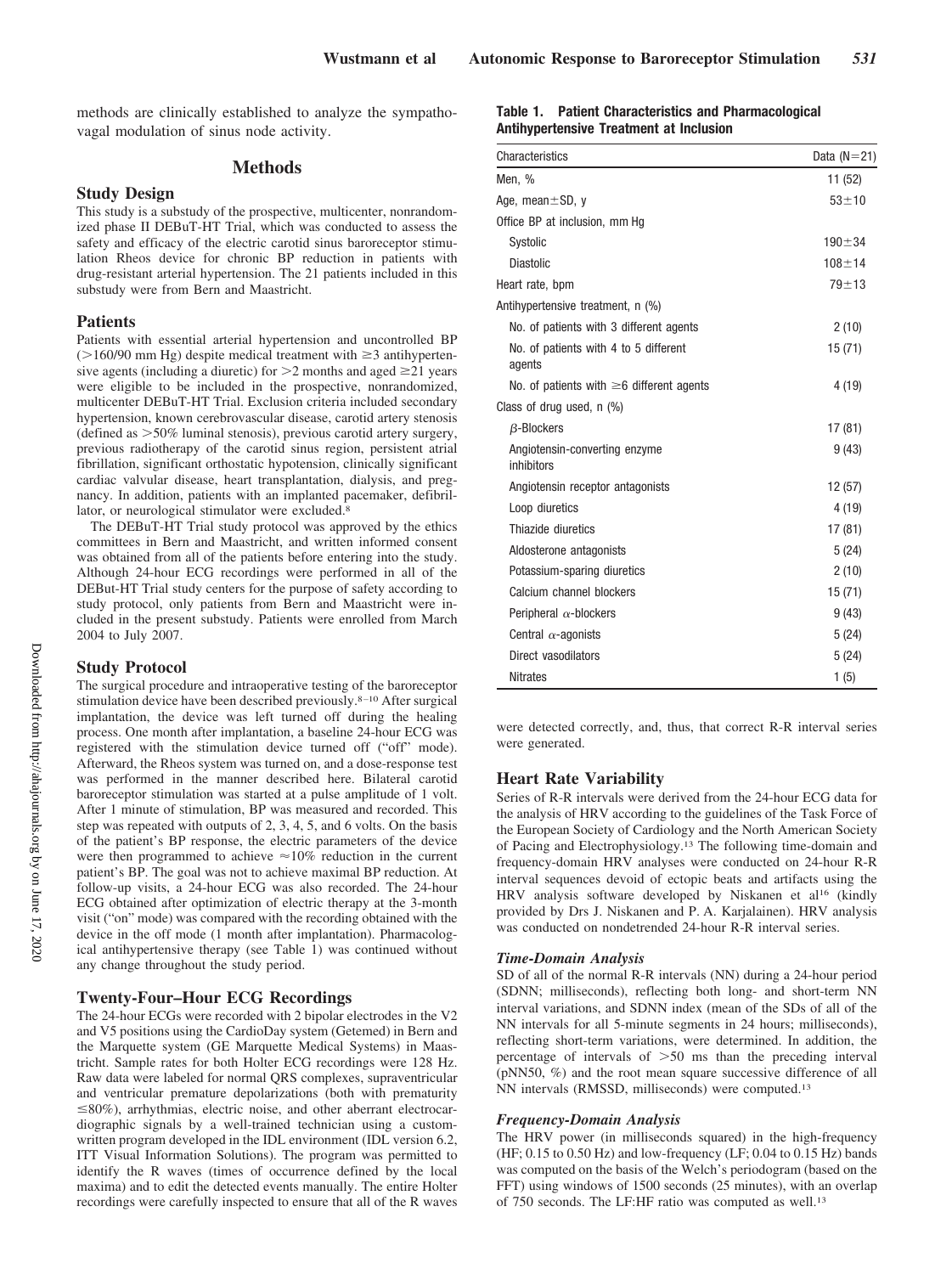## **Heart Rate Turbulence**

Turbulence onset (TO) reflects the initial acceleration of sinus rhythm after a single premature atrial or ventricular beat, whereas turbulence slope (TS) describes the rate of heart rate deceleration after the sinus acceleration. Available physiological investigations confirm that the initial heart rate acceleration is triggered by transient vagal inhibition in response to the missed baroreflex afferent input caused by hemodynamically inefficient ventricular contraction. A sympathetically mediated overshoot of arterial pressure is responsible for the subsequent heart rate deceleration through vagal recruitment.17 Both parameters were derived from 24-hour Holter data for supraventricular premature depolarization and ventricular premature depolarization according to the method of Schmidt et al15 using HRT View (version 1.11, Klinikum rechts der Isar).

A prerequisite for the determination of HRT parameters is the presence of sinus rhythm free of ectopic beats and artifacts immediately  $\geq$  beats before and  $>$ 16 beats after the considered single premature beats. Because TO and TS must be averaged for several ectopic beats, their predictive power is low in the presence of only 1 ectopic beat. Therefore, we analyzed HRT only in the presence of  $\geq$  2 either atrial or ventricular premature beats, fulfilling the analysis criteria above. HRT analysis was conducted on nondetrended R-R interval series as well.

### **Statistical Analysis**

Normally distributed data are presented as mean $\pm$ SD, whereas medians are used for data with nonnormal distribution. Baseline and follow-up clinical data, HRV and HRT measurements were compared using the Wilcoxon signed-rank test. Univariate correlations were performed with Spearman rank correlation. Statistical significance was assumed for *P*<0.05. Statistical analyses were performed using StatView (version 4.57, Abacus Concepts) and SPSS for Windows (version 15.0.1, SPSS Inc).

## **Results**

# **Baseline Characteristics**

The characteristics of the 21 patients are shown in Table 1. At inclusion, systolic and diastolic office BPs were significantly above the recommended target of 140/90 mm Hg despite a pharmacological treatment with 3 to 8 different antihypertensive agents (Table 1), and, on average, they were consistent with hypertension stage III for systolic and stage II for diastolic BP values.

# **Effect of Chronic Electric Baroreceptor Stimulation on HRV**

## *HRV Time-Domain Results*

HRV time domains are measures from series of instantaneous heart rates or cycle intervals. Results from the HRV timedomain analysis are reported in Table 2. Mean heart rate over 24 hours significantly decreased during stimulation therapy  $(P=0.001)$ . All of the time-domain HRV parameters significantly changed during SCB when compared with baseline values. RMSSD, pNN50, SDNN, and SDNN index significantly increased during stimulation therapy, consistent with decreased sympathetic activity and increased parasympathetic activity.

### *HRV Frequency-Domain Results*

HRV frequency-domain measures power spectral density/ variation as a function of frequency. In the FFT analysis, the spectral power of the HF and components was significantly changed during SCB (Table 2). The HF component signifi-

## **Table 2. Twenty-Four–Hour HRV Time-Domain and Frequency-Domain Measures and Office BP Values in 21 Patients Before and With Chronic Electrical Baroreflex Stimulation**

| Variable                           | Stimulator Off | Stimulator On  | P       |
|------------------------------------|----------------|----------------|---------|
| Time-domain measures               |                |                |         |
| Heart rate, 1/min                  | $81 + 11$      | $76 + 10$      | 0.001   |
| R-R intervals, ms                  | $743 + 182$    | $818 + 107$    | 0.002   |
| SDNN, ms                           | $89 + 20$      | $95 + 23$      | $0.2\,$ |
| SDNN index, ms                     | $37 + 10$      | $44 + 13$      | < 0.001 |
| pNN50, %                           | 1.3(2.2)       | 2.6(4.8)       | < 0.001 |
| RMSSD, ms                          | $18.6 \pm 6.7$ | $24.3 \pm 9.5$ | < 0.001 |
| Frequency-domain<br>measures (FFT) |                |                |         |
| HF power, $ms^2$                   | 42 (59)        | 67 (105)       | < 0.001 |
| LF power, $ms^2$                   | 150 (196)      | 117 (135)      | < 0.001 |
| Ratio LF:HF                        | 2.78(2.75)     | 2.24(2.09)     | < 0.001 |
| Office BP                          |                |                |         |
| Systolic BP, mm Hq                 | $184 + 31$     | $154 + 23$     | < 0.001 |
| Diastolic BP, mm Hq                | $109 + 23$     | $95 + 15$      | 0.002   |
| .                                  |                |                |         |

SDNN index indicates the mean of the SDNN intervals for all 5-minute segments in 4 hours. Data are mean $\pm$ SD or median (mean).

cantly increased in power during SCB compared with the data without stimulation, whereas the LF component was diminished in power. Consequently, there was a decrease of the LF:HF ratio (Table 2 and Figure 1), which can be attributed to a sustained decline of the adrenergic level and increased vagal activity during chronic baroreceptor stimulation.

#### *Day and Night HRV*

Tables 3 and 4 display the same analysis for night and day measurements. All of the changes found in the 24-hour analysis were also observed during day and night. Although the heart rate was significantly lower during the night, the changes in HRV measurements during chronic baroreceptor stimulation appeared similar during the day and night.

## **Effect of Chronic Electric Baroreceptor Stimulation on HRT**

TO reflects the initial acceleration of sinus rhythm after a single premature atrial or ventricular beat, whereas TS describes the heart rate deceleration after the previous sinus rhythm acceleration. Analysis of HRT after supraventricular premature beats was available in 17 patients and after ventricular premature beats in 13 patients before and during chronic SCB (Table 5). TO and TS were significantly altered during stimulation therapy consistent with an enhanced parasympathetic activity and decreased sympathetic activity by chronic baroreflex activation (Table 4).

# **BP Results and Correlation to HRV and HRT Results**

Chronic SCB, applied on top of the continued antihypertensive pharmacotherapy, significantly lowered systolic and diastolic office BP (Table 1 and Figure 1). Overall, changes in systolic and diastolic BPs correlated significantly in the 21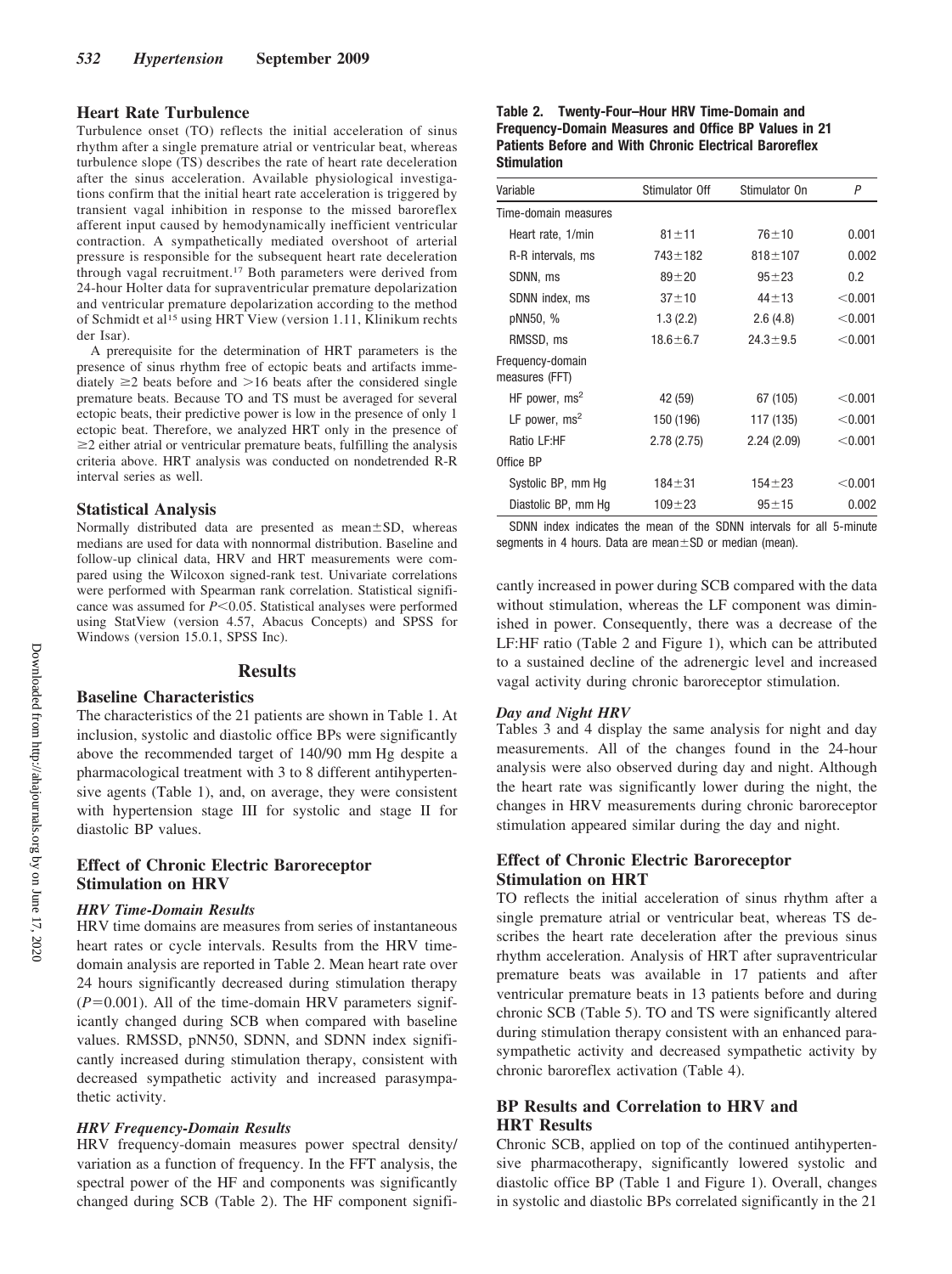

**Figure 1.** Top, Effect of chronic electric baroreceptor stimulation on LF and HF power, reflecting significant changes in the sympathovagal activity consistent with an enhanced vagal outflow and a decreased sympathetic activity during chronic carotid receptor stimulation (ON) vs the control without stimulation (OFF). Bottom, Effect of chronic electric baroreceptor stimulation on office systolic (left) and diastolic (right) BPs.

patients (correlation coefficient: 0.81; *P*<0.0001). Diastolic BP decreased in all but 1 patient with a systolic BP decrement of  $\geq 10$  mm Hg. In 4 patients there was only a modest or no response of systolic  $(< 10$  mm Hg) and diastolic BPs. Only 1 patient without systolic BP change showed a decrease in diastolic BP. The magnitude of BP reduction was related to baseline systolic  $(P=0.001;$  correlation coefficient: 0.66) and

**Table 3. HRV Measures Analyzed in 21 Patients During Day Before (Off) and During Chronic Electrical Baroreflex Stimulation (On)**

| Variable                           | Stimulator Off | Stimulator On  | P       |
|------------------------------------|----------------|----------------|---------|
| Time-domain measures               |                |                |         |
| Heart rate, 1/min                  | $86 + 13$      | $81 + 13$      | 0.01    |
| R-R intervals, ms                  | $718 + 110$    | 764±121        | 0.009   |
| SDNN, ms                           | $56 + 16$      | $66 + 20$      | 0.01    |
| SDNN index, ms                     | $31 \pm 9$     | $38 + 12$      | 0.006   |
| pNN50, %                           | 0.3(0.6)       | 1.6(2.6)       | < 0.001 |
| RMSSD, ms                          | $14.1 \pm 4.0$ | $19.7 \pm 6.7$ | 0.001   |
| Frequency-domain<br>measures (FFT) |                |                |         |
| HF power, $ms^2$                   | 27(24)         | 36(55)         | < 0.001 |
| LF power, $ms^2$                   | 103 (120)      | 74 (92)        | 0.033   |
| Ratio LF:HF                        | 3.63(3.7)      | 2.44(2.46)     | < 0.001 |

SDNN index indicates the mean of the SDNN intervals for all 5-minute segments in 4 hours. Data are mean $\pm$ SD or median (mean).

baseline diastolic BP levels  $(P=0.001$ ; correlation coefficient: 0.69). The changes in heart rate did not correlate significantly with the changes in BP  $(P=0.39$  for systolic BP and  $P=0.23$  for diastolic BP).

As illustrated in Figure 2, we found a significant positive correlation between the decrease in systolic BP and the LF:HF ratio for the nonparametric analysis  $(P=0.02)$ .

|                  |  | Table 4. HRV Measures Analvzed in 21 Patients During the    |  |
|------------------|--|-------------------------------------------------------------|--|
|                  |  | Night Before (Off) and During Chronic Electrical Baroreflex |  |
| Stimulation (On) |  |                                                             |  |

| Variable                           | Stimulator Off | Stimulator On   | P       |
|------------------------------------|----------------|-----------------|---------|
| Time-domain measures               |                |                 |         |
| Heart rate, 1/min                  | $69 + 9$       | $65 + 8$        | 0.006   |
| R-R intervals, ms                  | $885 + 124$    | $938 + 111$     | 0.006   |
| SDNN, ms                           | $60 + 18$      | $71 + 22$       | 0.003   |
| SDNN index, ms                     | $41 + 14$      | $51 + 19$       | < 0.001 |
| pNN50, %                           | 1.9(4.6)       | 5.2(10.7)       | < 0.001 |
| RMSSD, ms                          | $22.4 \pm 9.9$ | $32.2 \pm 16.8$ | < 0.001 |
| Frequency-domain<br>measures (FFT) |                |                 |         |
| HF power, $ms^2$                   | 67 (97)        | 116 (196)       | < 0.001 |
| LF power, $ms^2$                   | 199 (245)      | 126 (215)       | 0.007   |
| Ratio LF:HF                        | 2.10(2.63)     | 1.63(1.81)      | < 0.001 |

SDNN index indicates the mean of the SDNN intervals for all 5-minute segments in 4 hours. Data are mean $\pm$ SD or median (mean).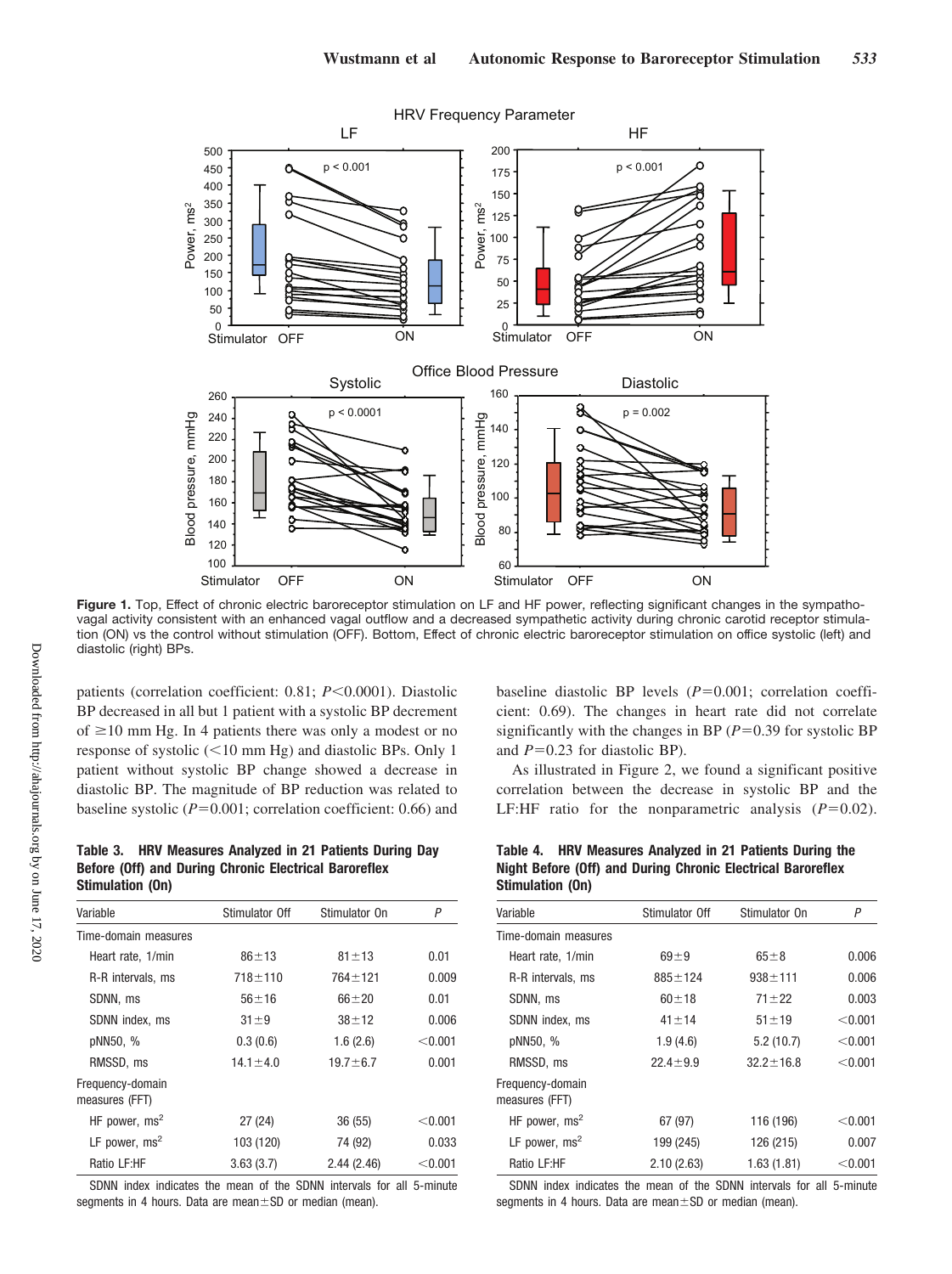**Table 5. HRT Measures (Median) for TO and TS in Patients Before and With Chronic Electrical Baroreceptor Stimulation After Supraventricular Premature Depolarizations and Ventricular Premature Depolarizations**

| <b>Turbulence Measures</b>    | Stimulator Off | Stimulator On |       |
|-------------------------------|----------------|---------------|-------|
| TO SVPD, $% (n=17)$           | 0.018          | 0.007         | 0.076 |
| TS SVPD, ms per beat $(n=17)$ | 1.94           | 4.2           | 0.01  |
| TO VPD, $\%$ (n=13)           | $-0.002$       | $-0.015$      | 0.004 |
| TS VPD, ms per beat $(n=13)$  | 3.75           | 5.6           | 0.02  |

SVPD indicates supraventricular premature depolarization; VPD, ventricular premature depolarization.

Changes in diastolic pressure did not correlate with variations in HRV or HRT parameters.

## **Discussion**

The study demonstrates that chronic bilateral electric SCB is associated with a sustained modulation of HRV and HRT in drug-resistant, severely hypertensive patients. Changes in HRV parameters and changes in HRT are consistent with a decrease of sympathetic activity and an increase of vagal tone. These changes are correlated with a significant decrease in systolic BP. Thus, chronic SCB likely contributes to a better BP control through sympathovagal modulation in severely hypertensive patients.

Previous studies showed the acute effect of SCB on BP measurements.1,2,10 In addition, short-term (usually 5- to 7-day) experimental observations provided evidence that the efferent response to BP stimuli persists over 5 to 7 days in diverse experimental settings.<sup>18-24</sup> Lohmeier et al<sup>6</sup> demonstrated that electric activation of the baroreflex for 7 days using the same stimulation device as that in our study produces sustained hypotension in dogs. Our study provides for the first time evidence in humans that chronic SCB has a sustained effect on HRV parameters, HRT, and BP values in drug-resistant, severely hypertensive patients without adaptation blunting the effect of stimulation.

In humans, alterations of the cardiac autonomic balance and BP changes over several days have been reported after vascular interventions close to the carotid bifurcation. Carotid arterial stenting was associated with a short-term parasympathetic predominance that was associated with decreased BP.25–27 This may be attributed to stimulation of the baroreceptors through stretching of the carotid sinus by angioplasty and stent deployment. In contrast, HRV measurements in patients after carotid endarterectomy showed an increased sympathetic and a decreased vagal activity during the first 4 days postprocedure compared with baseline.<sup>27</sup> Carotid endarterectomy and complete bilateral surgical removal of carotid body tumors led to a significant postoperative hypertension.26,28,29 The mechanism responsible for the baroreflex dysfunction, increased sympathetic activity, and arterial hypertension postsurgery is suspected to be related to the damaging of carotid baroreceptors and the afferent nerves situated on the adventitial site. In the present study, the first Holter recording with the device off was performed 1 month after surgery. An alteration of carotid baroreceptor function at the time of the baseline measurements cannot be fully ruled



**Figure 2.** Correlation between the systolic BP difference  $(\Delta s)$ systolic BP) and the LF:HF ratio from the FFT model.

out. However, all of the patients had clinically fully recovered from surgery. In addition, the integrity of the carotid baroreflex was verified intraoperatively. Therefore, it is very likely that the HRV and HRT changes observed are really showing the effect of SCB.

Although significant, the correlation between BP reduction and HRV parameters was not very strong. Thus, it may be difficult to predict the BP response to chronic SCB with HRV and HRT parameters. There were important interindividual differences in BP reduction, for example, there were 6 patients without a BP decrease in response to chronic SCB therapy. The interindividual variability in the response to treatment may be related to factors affecting the autonomous nervous system, such as diabetic polyneuropathy; to factors responsible for salt retention, such as renal failure; or to conditions associated with an increased sympathetic activity, such as neurovascular compression at the rostral ventrolateral medulla.30 None of these conditions were exclusion criteria. In addition, some drug interference with the effect of SCB is possible, that is, 5 patients received central  $\alpha$ -agonists and 9 were treated with peripheral  $\alpha$ -blockers. All of these factors may have influenced the response to SCB and the relationship between HRV parameters and BP changes.

Previous studies in patients with congestive heart failure or postmyocardial infarction have demonstrated that decreases in HRV and HRT are predictors for cardiovascular mortality and morbidity.14,15,31–33 Increased vagal tone exerts pronounced antiarrhythmic effects counteracting the proarrhythmic effects of the sympathetic nervous activity. SCB prolonged survival in dogs with heart failure provoked by rapid pacing,34 which was possibly mediated by modulation of the cardiac autonomic system. Indeed, modulation of the autonomic system by SCB may have beneficial effects beyond BP control in humans, and future studies in larger populations are needed.

HRV is sensitive to changes in respiration, and it cannot be excluded in this study that SCB could have affected breathing patterns, given the proximity of chemoreceptors. Extrinsic stimulation of the corresponding afferent axons may possibly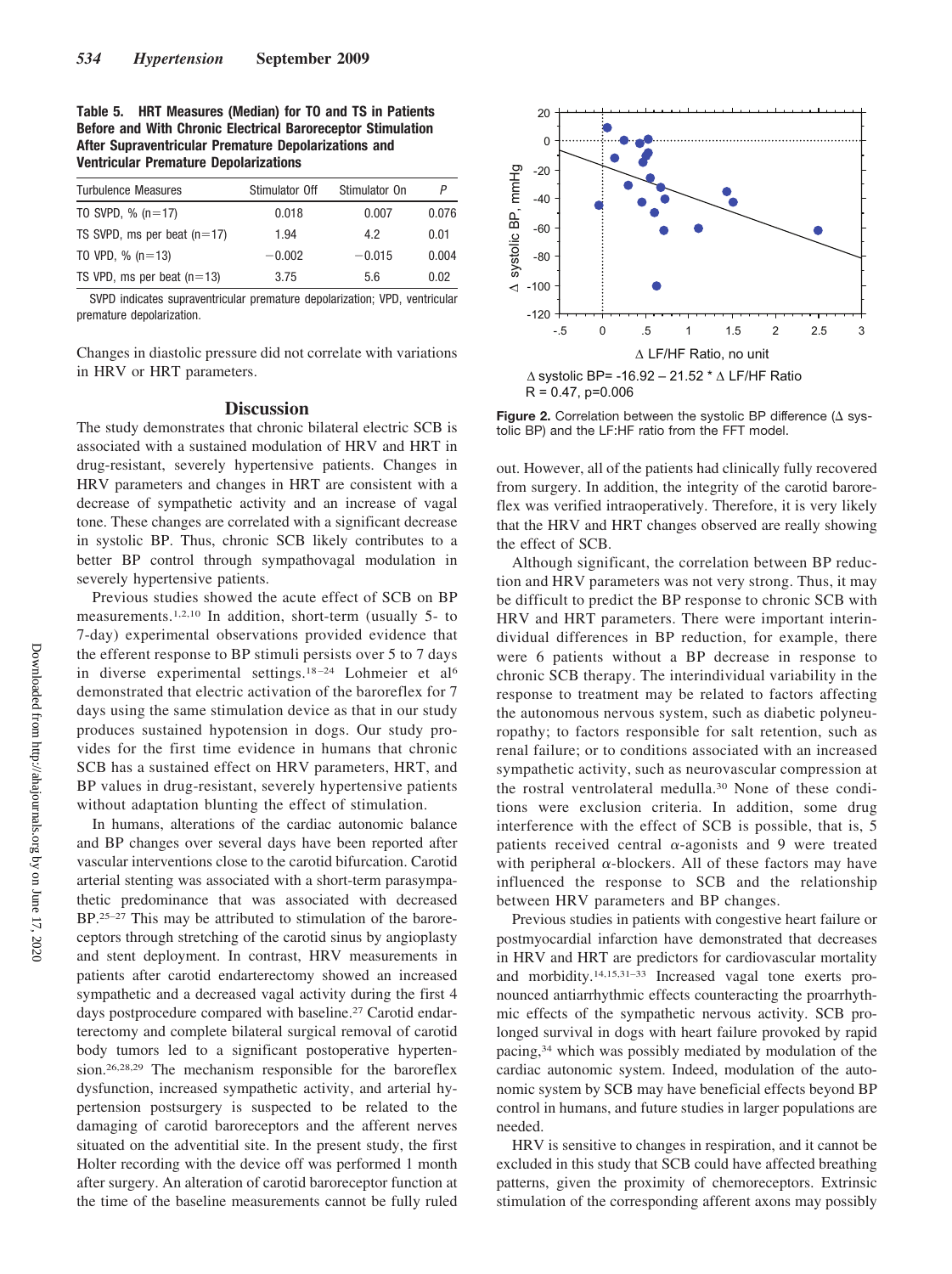induce a regulatory increase of ventilation and possibly exert a feedback on HRV. Blood gas analyses would represent the method of choice to exclude a possible respiratory alkalosis as an adverse effect. However, these analyses were not implemented in the DEBuT-HT Trial study protocol. Nevertheless, no obvious hyperventilation was observed clinically by the investigators during the follow-up visits for the tuning of the stimulation device.

The current study is subject to certain limitations. There was no control group, and the BP measurements were not performed in a blinded fashion. Although HRV measurements and HRT are established noninvasive parameters reflecting sympathetic and parasympathetic activities, they are no direct measurements of nerve trafficking; HRV and HRT can be influenced by many factors, including cardiac adrenergic receptor sensitivity and pharmacological treatment.35 However, all of these variables remained stable during the follow-up, and it is likely that observed HRV changes truly reflect the effect of SCB on the cardiovascular autonomic system. A longer follow-up period might have given additional information. However, in these severely hypertensive patients, changes in medication may be needed and cardiovascular events may occur, and such confounding factors would considerably limit the interpretation of the data.

## **Perspectives**

SCB is associated with HRV and HRT changes that are consistent with a decrease of sympathetic activity and an increase of vagal tone. These changes are correlated with a significant decrease in BP. Thus, the data suggest that the modulation of the autonomic nervous system contributes to a better BP control through SCB in severely hypertensive patients. Whether the modulation of the autonomic system has favorable cardiovascular effects beyond BP control should be investigated in further studies.

## **Sources of Funding**

This was an investigator-initiated substudy and E.D. was supported by the Swiss National Research Foundation (grant 632-66101.01).

### **Disclosures**

The main Device Based Therapy in Hypertension Trial was designed and sponsored by CVRx Inc (Maple Grove, MN).

### **References**

- 1. Bilgutay AM, Lillehei CW. Surgical treatment of hypertension with reference to baropacing. Am J Cardiol. 1966;17:663-667.
- 2. Schwartz S, Griffith L, Neistadt A, Hagfors N. Chronic carotid sinus nerve stimulation in the treatment of essential hypertension. *Am J Surg*. 1967;114:5–15.
- 3. Agishi T, Temples J, Peirce EC II. Electrical stimulation of the carotid sinus nerve as an experimental treatment of hypertension. *J Surg Res.* 1969;9:305–309.
- 4. Peters TK, Kaczmarczyk G. Plasma renin activity during hypotensive responses to electrical stimulation carotid sinus nerves in conscious dogs. *Clin Exp Pharmacol Physiol*. 1994;21:1– 8.
- 5. Thrasher TN. Baroreceptors, baroreceptor unloading, and the long-term control of blood pressure. *Am J Physiol Regul Integr Comp Physiol*. 2005;288:R819 –R827.
- 6. Lohmeier TE, Irwin ED, Rossing MA, Serdar DJ, Kieval RS. Prolonged activation of the baroreflex produces sustained hypotension. *Hypertension*. 2004;43:306 –311.
- 7. Lohmeier TE, Dwyer TM, Irwin ED, Rossing MA, Kieval RS. Prolonged activation of the baroreflex abolishes obesity-induced hypertension. *Hypertension*. 2007;49:1307–1314.
- 8. Illig KA, Levy M, Sanchez L, Trachiotis GD, Shanley C, Irwin E, Pertile T, Kieval R, Cody R. An implantable carotid sinus stimulator for drugresistant hypertension: surgical technique and short-term outcome from the multicenter phase II Rheos feasibility trial. *J Vasc Surg*. 2006;44: 1213–1218.
- 9. Tordoir JH, Scheffers I, Schmidli J, Savolainen H, Liebeskind U, Hansky B, Herold U, Irwin E, Kroon AA, de Leeuw P, Peters TK, Kieval R, Cody R. An implantable carotid sinus baroreflex activating system: surgical technique and short-term outcome from a multi-center feasibility trial for the treatment of resistant hypertension. *Eur J Vasc Endovasc Surg*. 2007;33:414 – 421.
- 10. Schmidli J, Savolainen H, Eckstein F, Irwin E, Peters TK, Martin R, Kieval R, Cody R, Carrel T. Acute device-based blood pressure reduction: electrical activation of the carotid baroreflex in patients undergoing elective carotid surgery. *Vascular*. 2007;15:63– 69.
- 11. Mohaupt MG, Schmidli J, Luft FC. Management of uncontrollable hypertension with a carotid sinus stimulation device. *Hypertension*. 2007;50: 825– 828.
- 12. National Institutes of Health. Device Based Therapy in Hypertension Extension Trial (DEBuT-HET). Available at: http://clinicaltrials.gov/ct2/ show/NCT00710294. Accessed March 15, 2009.
- 13. Task Force of the European Society of Cardiology and the North American Society of Pacing and Electrophysiology. Heart rate variability: standards of measurement, physiological interpretation, and clinical use. *Eur Heart J.* 1996;17:354 –381.
- 14. Kleiger RE, Stein PK, Bigger JT Jr. Heart rate variability: measurement and clinical utility. *Ann Noninvasive Electrocardiol*. 2005;10:88 –101.
- 15. Schmidt G, Malik M, Barthel P, Schneider R, Ulm K, Rolnitzky L, Camm AJ, Bigger JT Jr, Schomig A. Heart-rate turbulence after ventricular premature beats as a predictor of mortality after acute myocardial infarction. *Lancet*. 1999;353:1390 –1396.
- 16. Niskanen JP, Tarvainen MP, Ranta-Aho PO, Karjalainen PA. Software for advanced HRV analysis. *Comput Methods Programs Biomed*. 2004;  $76.73 - 81$
- 17. Bauer A, Malik M, Schmidt G, Barthel P, Bonnemeier H, Cygankiewicz I, Guzik P, Lombardi F, Muller A, Oto A, Schneider R, Watanabe M, Wichterle D, Zareba W. Heart rate turbulence: standards of measurement, physiological interpretation, and clinical use: International Society for Holter and Noninvasive Electrophysiology Consensus. *J Am Coll Cardiol*. 2008;52:1353–1365.
- 18. Carroll RG, Lohmeier TE, Brown AJ. Chronic angiotensin II infusion decreases renal norepinephrine overflow in conscious dogs. *Hypertension*. 1984;6:675– 681.
- 19. Lohmeier TE, Hildebrandt DA. Renal nerves promote sodium excretion in angiotensin-induced hypertension. *Hypertension*. 1998;  $31.429 - 434$
- 20. Lohmeier TE, Lohmeier JR, Haque A, Hildebrandt DA. Baroreflexes prevent neurally induced sodium retention in angiotensin hypertension. *Am J Physiol Regul Integr Comp Physiol*. 2000;279: R1437–R1448.
- 21. Lohmeier TE, Lohmeier JR, Reckelhoff JF, Hildebrandt DA. Sustained influence of the renal nerves to attenuate sodium retention in angiotensin hypertension. *Am J Physiol Regul Integr Comp Physiol*. 2001;281: R434 –R443.
- 22. Lohmeier TE, Lohmeier JR, Warren S, May PJ, Cunningham JT. Sustained activation of the central baroreceptor pathway in angiotensin hypertension. *Hypertension*. 2002;39:550 –556.
- 23. Barrett CJ, Guild SJ, Ramchandra R, Malpas SC. Baroreceptor denervation prevents sympathoinhibition during angiotensin II-induced hypertension. *Hypertension*. 2005;46:168 –172.
- 24. Barrett CJ, Ramchandra R, Guild SJ, Lala A, Budgett DM, Malpas SC. What sets the long-term level of renal sympathetic nerve activity: a role for angiotensin II and baroreflexes? *Circ Res*. 2003;92: 1330 –1336.
- 25. Yakhou L, Constant I, Merle JC, Laude D, Becquemin JP, Duvaldestin P. Noninvasive investigation of autonomic activity after carotid stenting or carotid endarterectomy. *J Vasc Surg*. 2006;44:472– 479.
- 26. Smit AA, Timmers HJ, Wieling W, Wagenaar M, Marres HA, Lenders JW, van Montfrans GA, Karemaker JM. Long-term effects of carotid sinus denervation on arterial blood pressure in humans. *Circulation*. 2002;105:1329 –1335.